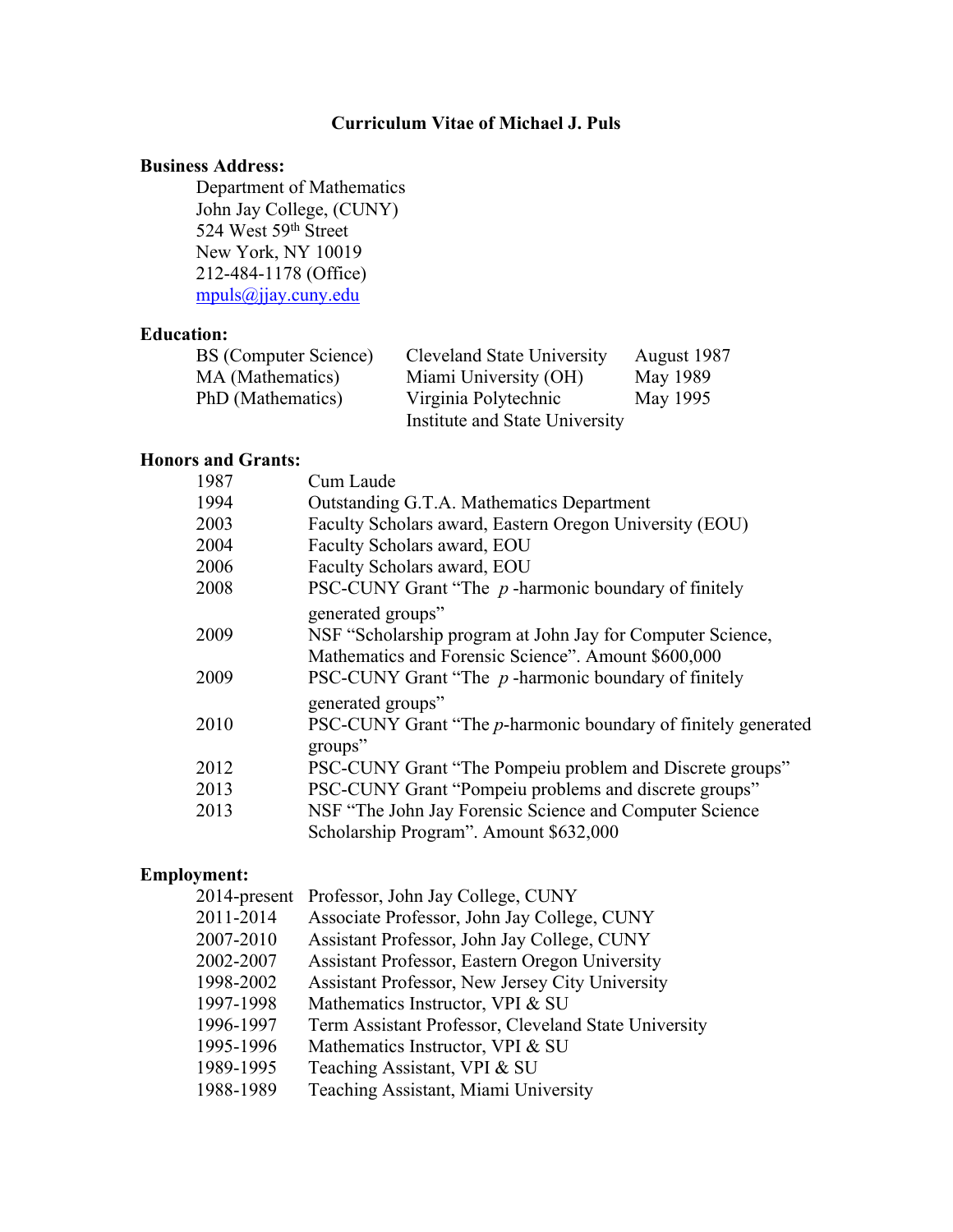### **Teaching Experiences:**

Developed Mathematica, Matlab, Maple and Excel labs for various mathematics courses

### **Service: John Jay**

Mathematics & Computer Science Department Personal and Budget Committee. Search Committee member for math instructor positions, Spring 2013 Developmental Math Coordinator Search Committee member, Spring 2012 Deputy Chairperson Department of Math & CS, Fall 2011-Present New Courses subcommittee, 2010-2012 UCASC, 2010-2012 Judge, NYC High School Math Fair 2009 Mathematics Department Curriculum Committee 2008-Present Judge, NYC High School Math Fair 2008

#### **Before John Jay**

Departmental Assessment Coordinator 2005-2007 Academic Standards Committee 2005-2007 Honors Committee Spring 2005-2007 High School Math Contest, 2002-2007 Chair, Search Committee for Visiting Assistant Math Professor Spring 2006 Girls in Science Fall 2005 Chair, Search Committee for Math Resource Position Spring 2005 EOU mini-conference organizing committee Spring 2005 First Year Experience Committee Spring 2005 Reader for the writing proficiency exam Spring 2005, Winter 2006 Future Business Leaders of America organizing committee 2004-05 Assembly Athletic committee 2004-05 Academic Standards Committee hearings panel Fall 2004 Search committee for part time CS/MM positions Summer 2004 General Studies Course Review committee 2000-2002 Faculty Advisor-Mathematics Department College Bowl Team 2000 Chair, Mathematics Curriculum Committee 1999 **-**2002 Coordinator-Mathematics Tutoring Lab 1999 Chair, Mathematics Department Election Committee 1999 Math Department Search Committee 1999 NJCU Academic Foundations Committee 1998-2000 Coordinator-Mathematics Tutoring Lab 1997 Emerging Scholar Program 1997 Mathematics Instructor-Health Futures, Summer 1997 Advisor-Enrichment Program in Calculus 1996-1997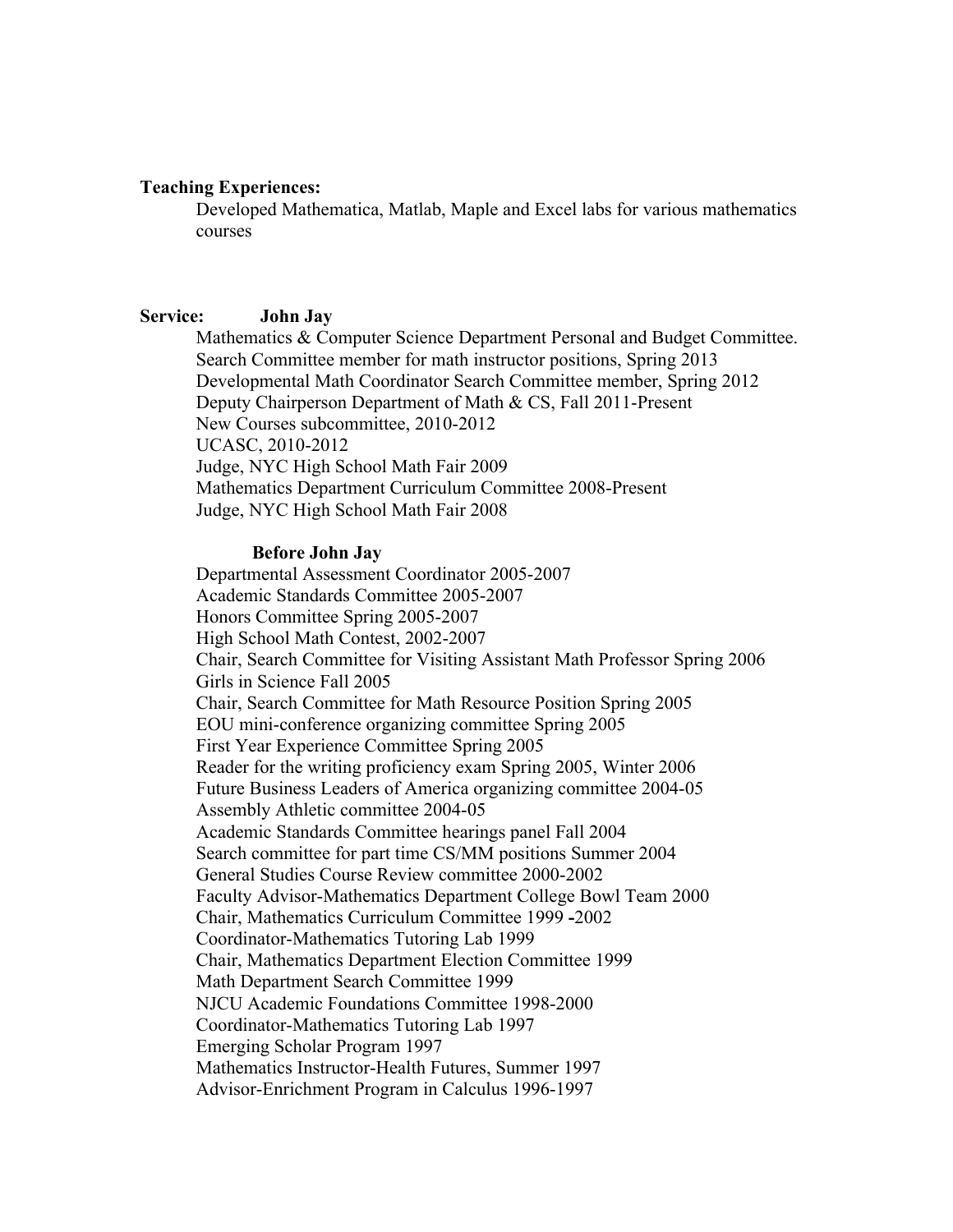Member Graduate School Honor Court 1992-1995

#### **Invited One Hour Talks:**

Mathematics Department Colloquium, Cleveland State University, Winter 1997 Mathematics Department Colloquium, Virginia Tech, Spring 1997 Magnus Group Theory Seminar, City University of New York, Fall 1999 Mathematics Department Colloquium, Cleveland State University, Fall 2004 Mathematics Department Colloquium, Montclair University, Fall 2004 Mathematics Department Colloquium, Virginia Tech, Spring 2008 Analysis Seminar, Virginia Tech, Spring 2008 Research Experiences for Undergraduates Program (REU), SUNY-Potsdam, Summer 2008 Riemannian Geometry Seminar, City University of New York, Fall 2008 REU Program, SUNY-Potsdam, Summer 2009 Riemannian Geometry Seminar, City University of New York, Summer 2009 REU Program, SUNY-Potsdam, Summer 2010 Mathematics Department Colloquium, Syracuse University, Fall 2010 REU program, SUNY-Potsdam, Summer 2011 REU program, SUNY-Potsdam, Summer 2012 REU program, SUNY-Potsdam, Summer 2013 REU program, SUNY-Potsdam, Summer 2014 REU program, SUNY-Potsdam, Summer 2015 Fourier Analysis-Physics Seminar, City University of New York, Fall 2015 Nonlinear Analysis Seminar, City University of New York, Fall 2015 REU program, SUNY-Potsdam, Summer 2016

## **Contributed Talks:**

Southeast Analysis Conference, Virginia Tech, Blacksburg, 1994 Mid Atlantic Algebra Conference, Virginia Tech, Blacksburg, 1995 Mathematical Association of America, New Jersey Section meeting, Trenton, 1999

Mathematical Association of America, Pacific Northwest Section Meeting, Ashland Oregon, 2006

Mathematical Association of America, Pacific Northwest Section Meeting, McMinnville Oregon, 2007

Mathematical Association of America, New Jersey Section Meeting, Wayne New Jersey, Spring 2008

American Mathematical Society, Eastern Section Meeting, Washington D.C., Spring 2012

### **Review and referee activities:**

Write reviews of mathematical research papers for Zentralblatt Math and Mathematical Reviews

Refereed papers for Publicationaes Mathematicae Debrecen, the Bulletin of the London Mathematical Society, ANALYSIS, IEEE Signal Processing Letters,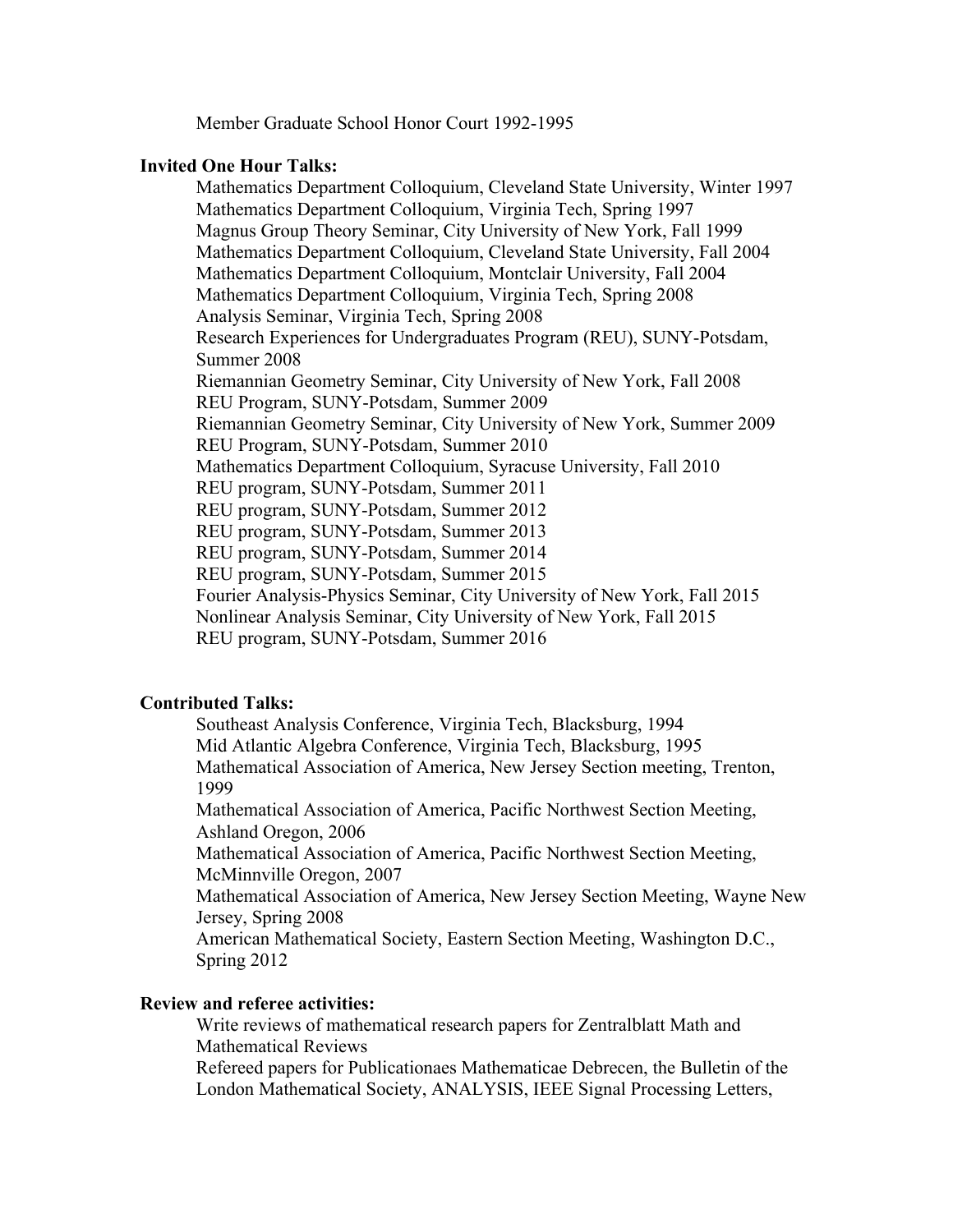Opuscula Math., Nonlinear Analysis Series A: Theory, Methods & Applications, Potential Analysis, Communications of the Korean Mathematical Society, Monatsh Math.

External reviewer of Elizabeth City University's DOE grant on computers and calculus, Summer 02

### **Papers:**

Michael Puls, Zero divisors and  $L^p(G)$ , Proc. Amer. Math. Soc. 126 1998, 721-728.

Peter Linnell and Michael Puls, Zero divisors and  $L^p(G)$ , II, New York J. Math. 7(2001), 49-58.

Michael Puls, Group cohomology and  $L^p$ -cohomology of finitely generated groups, Canad. Math. Bull. Vol. 46 (2), 2003, 268-276.

Michael Puls, The first  $L^p$ -cohomology of some finitely generated groups and  $p$ harmonic functions, Journal of Functional Analysis, 237 (2006), 391-401.

Michael Puls, The first  $L^p$ -cohomology of some groups with one end, Archiv der Mathematik, 88 (2007), 500-506.

Michael Puls, Graphs of bounded degree and the  $p$ -harmonic boundary, Pacific J. Math, 248(2) (2010), 429-452.

Michael Puls, The p-harmonic boundary for quasi-isometric graphs and manifolds, Rocky Mountain J. Math, Vol 42, Number 5, 2012, 1615-1632.

Mark Grinshpon, Peter Linnell and Michael Puls, Dimensions of  $l^p$  - cohomology groups, Houston J. Math., Vol 38 (1), 2012, 265-273.

Michael Puls, Some results concerning the  $p$ -Royden and  $p$ -harmonic boundaries of a graph of bounded degree. Ann. Acad. Sci. Fenn. Math., Vol 37, 2012, 81-90.

Michael Puls, The Pompeiu problem and discrete groups, Monatsh. Math., Vol 172 (3), 2013, 415-429.

Michael Puls, The *p*-harmonic boundary and  $D<sub>p</sub>$ -massive subsets of a graph of

bounded degree, Bull. Aust. Math. Soc., Vol 89 (1), 2014, 149-158.

Marcello Lucia and Michael Puls, The p-Royden and *p*-harmonic boundaries for metric measure spaces, Anal. Geom. Metr. Spaces, Vol 3, 2015, 111-122.

Peter Linnell, Michael Puls and Ahmed Roman, *Linear Dependency of translations and square integrable representations*, accepted Banach J. Math.

Anal.

Michael Puls, Metric measure spaces and  $l^p$ -cohomology (in preparation)

# **Master Theses Directed:**

M. Winds, "Professional Development and the State of Technology in the United States Middle Schools", New Jersey City University, December 1999 S. Nyrako, "The Influence of the Home Environment and Attitude on Mathematical Achievement", New Jersey City University, May 2000